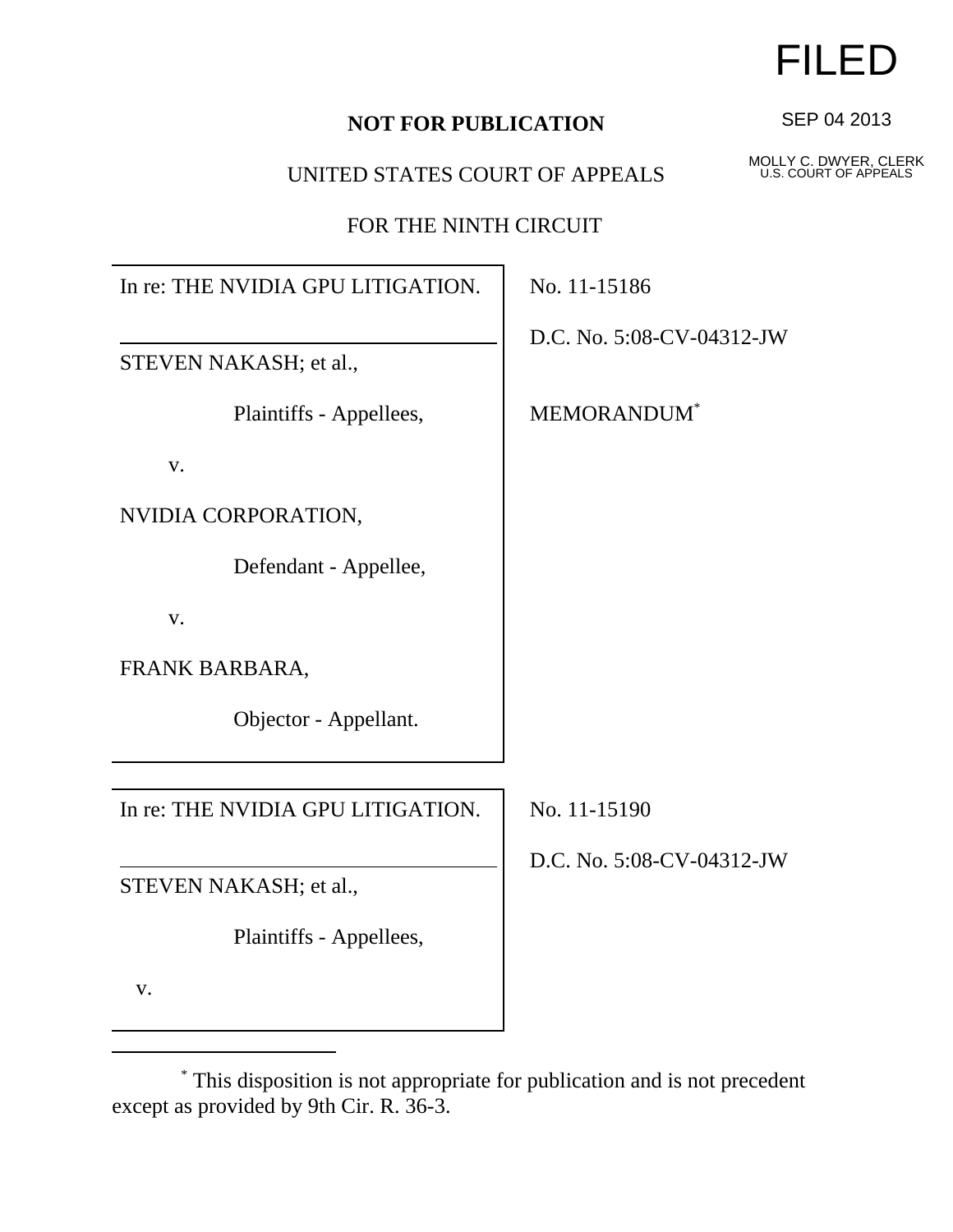STEVEN F. HELFAND,

Objector - Appellant,

v.

NVIDIA CORPORATION; et al.,

Defendants - Appellees,

v.

APPLE INC.,

 Third-party-defendant - Appellee.

In re: THE NVIDIA GPU LITIGATION.

STEVEN NAKASH; et al.,

Plaintiffs - Appellees,

v.

CHASE A. THOMPSON,

Objector - Appellant,

v.

NVIDIA CORPORATION; et al.,

Defendants - Appellees,

No. 11-15191

D.C. No. 5:08-CV-04312-JW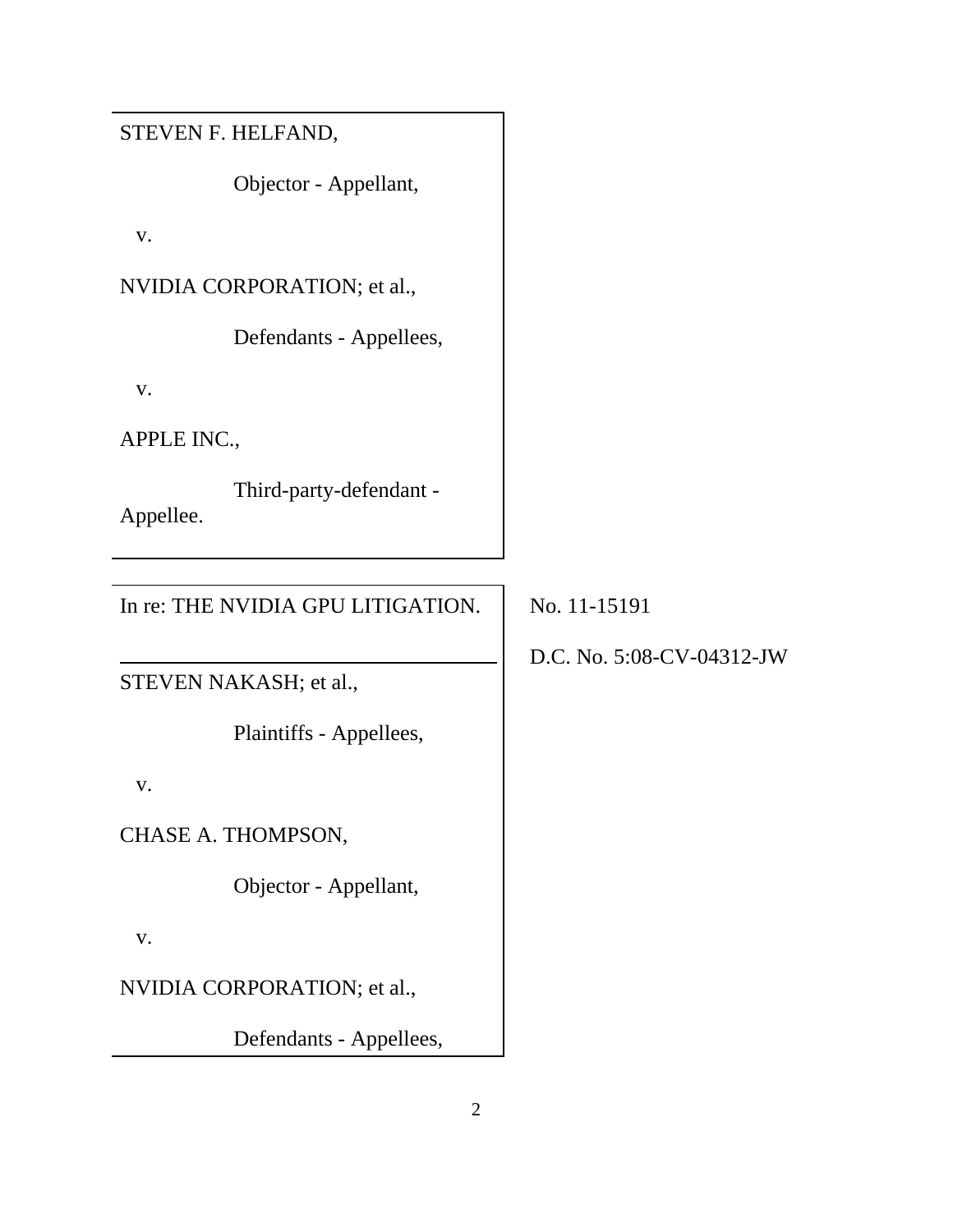v.

APPLE INC.,

 Third-party-defendant - Appellee.

In re: THE NVIDIA GPU LITIGATION.

STEVEN NAKASH; et al.,

Plaintiffs - Appellees,

v.

NIKKI JOHNSON,

Objector - Appellant,

v.

NVIDIA CORPORATION; et al.,

Defendants - Appellees,

v.

APPLE INC.,

 Third-party-defendant - Appellee.

Appeals from the United States District Court

No. 11-15192

D.C. No. 5:08-CV-04312-JW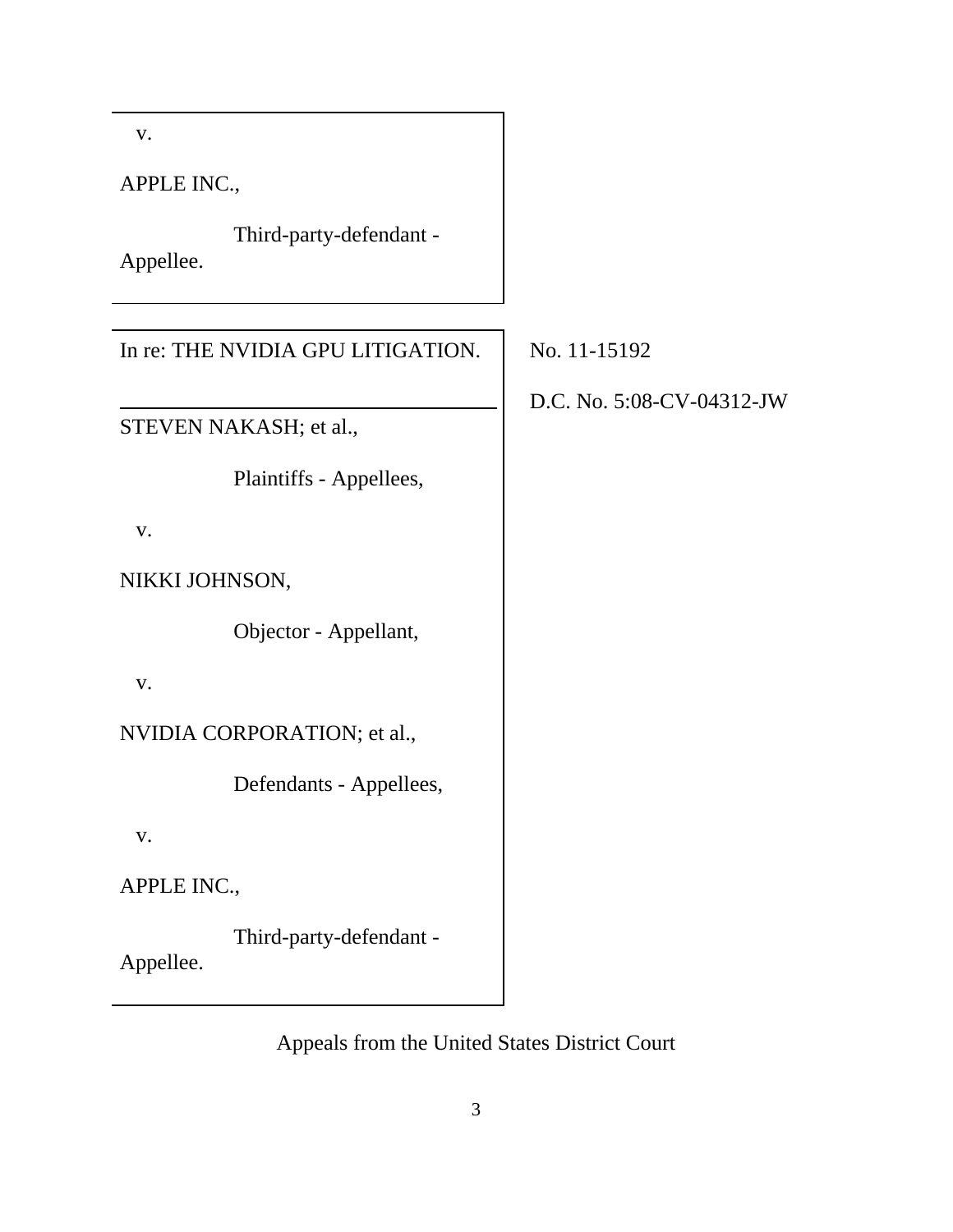for the Northern District of California James Ware, District Judge, Presiding

Argued and Submitted August 13, 2013 San Francisco, California

Before: GRABER, BEA, and HURWITZ, Circuit Judges.

This is a nationwide class action involving claims by purchasers of computers containing allegedly defective graphics processing units designed and sold by Defendant NVIDIA Corporation. The district court approved a settlement and awarded attorney fees. Nine objectors timely appeal. We affirm.

1. The district court did not abuse its discretion, Radcliffe v. Experian Info. Solutions Inc., 715 F.3d 1157, 1162 (9th Cir. 2013), in approving the settlement. Claimants whose computers exhibit problems can receive replacement computers or motherboards or be reimbursed for the costs of repairing their computers. Accordingly, the settlement provides "fundamentally fair, adequate and reasonable" relief. Torrisi v. Tucson Electric Power Co., 8 F.3d 1370, 1375 (9th Cir. 1993) (internal quotation marks omitted).

(a) Some objectors argue that the district court abused its discretion in approving a settlement that provides no remedy to class members who discarded their defective computers or who bought replacements. But such members could opt out to preserve their claims. Additionally, class members who discarded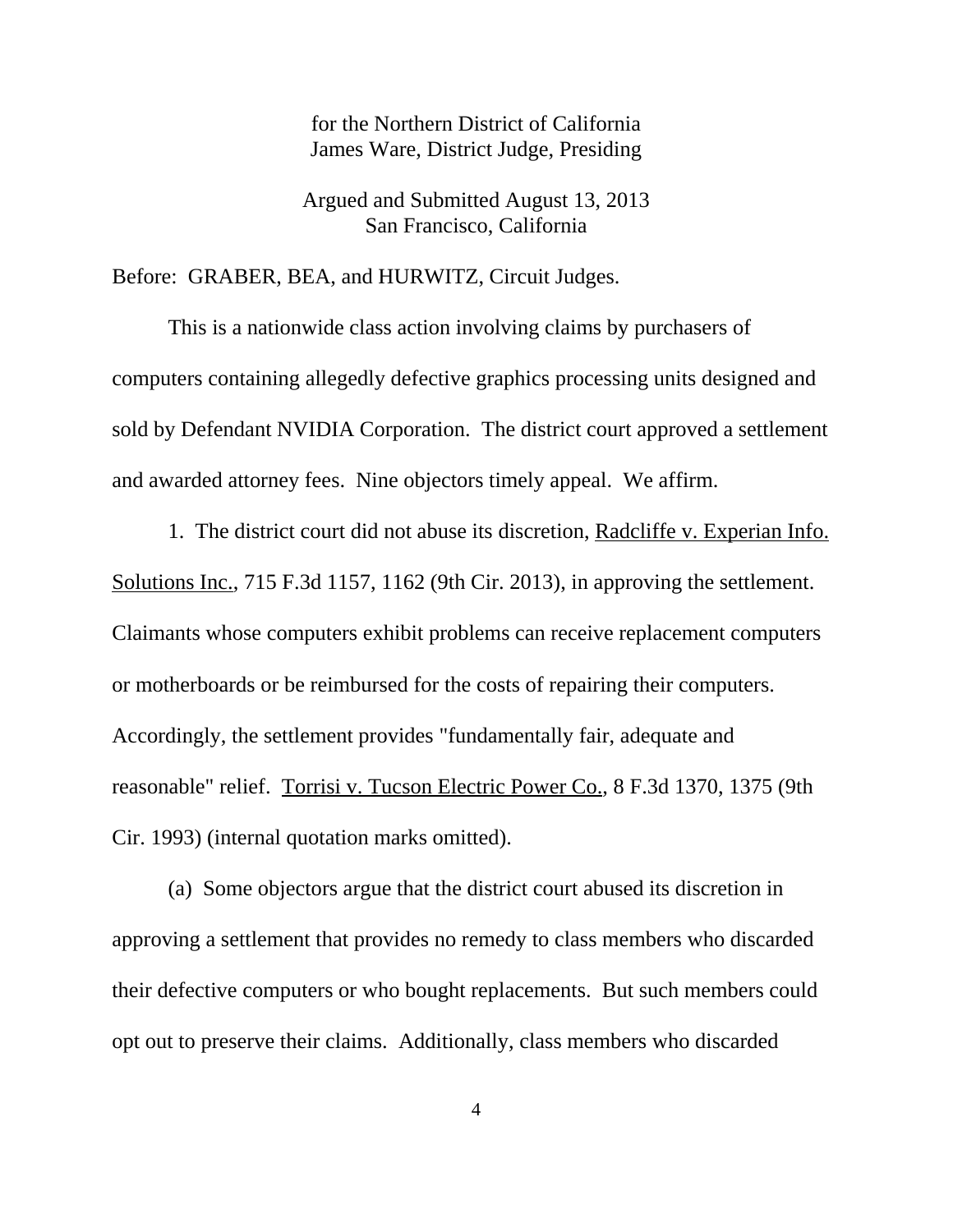computers could pursue relief through other litigation under Amendment 3 to the settlement. The fact that the other litigation was ultimately unsuccessful does not show that the district court abused its discretion here. Finally, we note that the record shows only 5 objectors who asserted that they had abandoned their computers, after individual notice was given to about 5 million consumers; in the absence of any evidence that there is a substantial group affected, the settlement remains reasonable.

(b) One objector argues that the settlement was unfair because consumers must be able to prove purchase of one of the affected computers. This is a reasonable requirement to prevent fraud, and it recognizes the weakness of the claim of any purported class member who lacks any documentation of purchase. Similarly, the requirement that class members send in a computer for replacement or repair is a reasonable method of preventing fraud.

(c) Some objectors assert that the settlement was a product of collusion between Plaintiffs and Defendant. The record fails to bear out this claim. Class members received substantial benefits under the settlement. Class certification was litigated vigorously, and extensive discovery occurred before a settlement agreement was reached. Moreover, mediation services were required to achieve the settlement. See, e.g., Jones v. GN Netcom, Inc. (In re Bluetooth Headset Prods.

5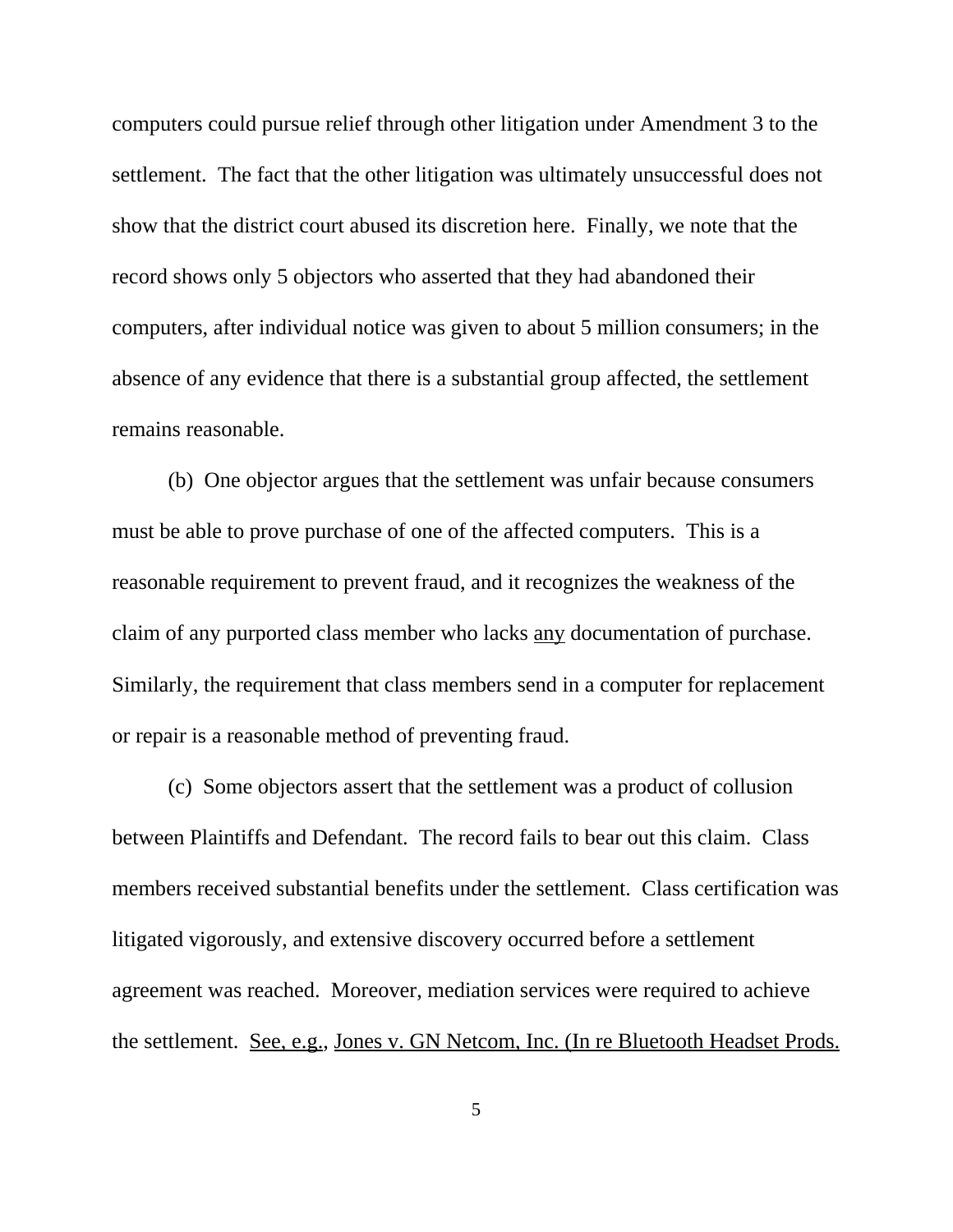Liab. Litig.), 654 F.3d 935, 948 (9th Cir. 2011) (holding that the use of a "neutral mediator" is "a factor weighing in favor of a finding of non-collusiveness").

2. The district court did not abuse its discretion, Conn. Ret. Plans & Trust Funds v. Amgen Inc., 660 F.3d 1170, 1174–75 (9th Cir. 2011), in certifying the class.

(a) One objector asserts that the class definition is too indefinite because it will require a "mini-trial" to determine whether claimants fall within the class. But the settlement procedure requires only the submission of a simple claim form along with documentation of eligibility for relief, to be reviewed by the settlement administrator. The class definition is detailed and clear and does not require minitrials.

(b) One objector argues that differences in states' consumer class-action laws preclude the named plaintiffs from meeting the predominance and adequate representation requirements of Federal Rule of Civil Procedure 23(a) and (b). We note, though, that almost all claims arise under California law, even for class members who reside in other states. Moreover, Rule 23 does not require that a class share identical legal claims where, as here, the common question of fact applicable to all class members—whether the computer chip was defective and, if so, whether it caused the problems that some buyers experienced—is the core of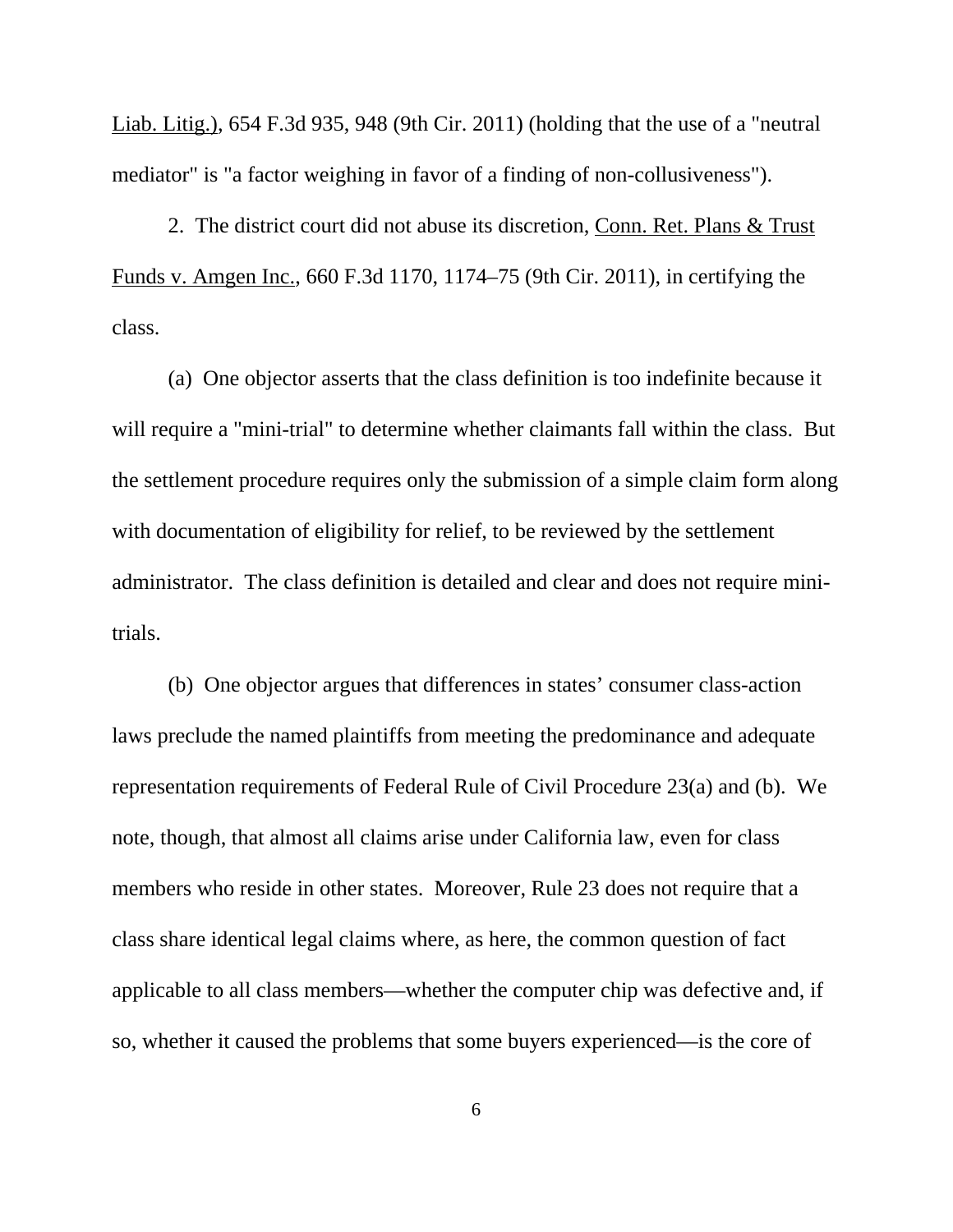the case. Thus, the named plaintiffs' claims fairly encompass the class claims, Wal-Mart Stores, Inc. v. Dukes, 131 S. Ct. 2541, 2550 (2011), and the proposed class is "sufficiently cohesive," Wang v. Chinese Daily News, Inc., 709 F.3d 829, 835 (9th Cir. 2013) (internal quotation marks omitted).

3. The class notice was adequate. See Torrisi, 8 F.3d at 1374 (holding that we review adequacy de novo). A class settlement must provide the best notice practicable, including individual notice where reasonable. Fed. R. Civ. P.  $23(c)(2)(B)$ . "Notice is satisfactory if it generally describes the terms of the settlement in sufficient detail to alert those with adverse viewpoints to investigate and to come forward and be heard." Churchill Vill., L.L.C. v. Gen. Electric, 361 F.3d 566, 575 (9th Cir. 2004) (internal quotation marks omitted).

(a) Some objectors argue that the notice was inadequate because the settlement's website summary failed to clarify whether class members who received their computers as gifts qualified for relief. This claim was waived because it was not presented to the district court. O'Guinn v. Lovelock Corr. Ctr., 502 F.3d 1056, 1063 n.3 (9th Cir. 2007). Even if the claim was not waived, though, the website linked to not just a summary, but also the entire courtapproved notice. Moreover, as noted, individual notice was sent to about 5 million

7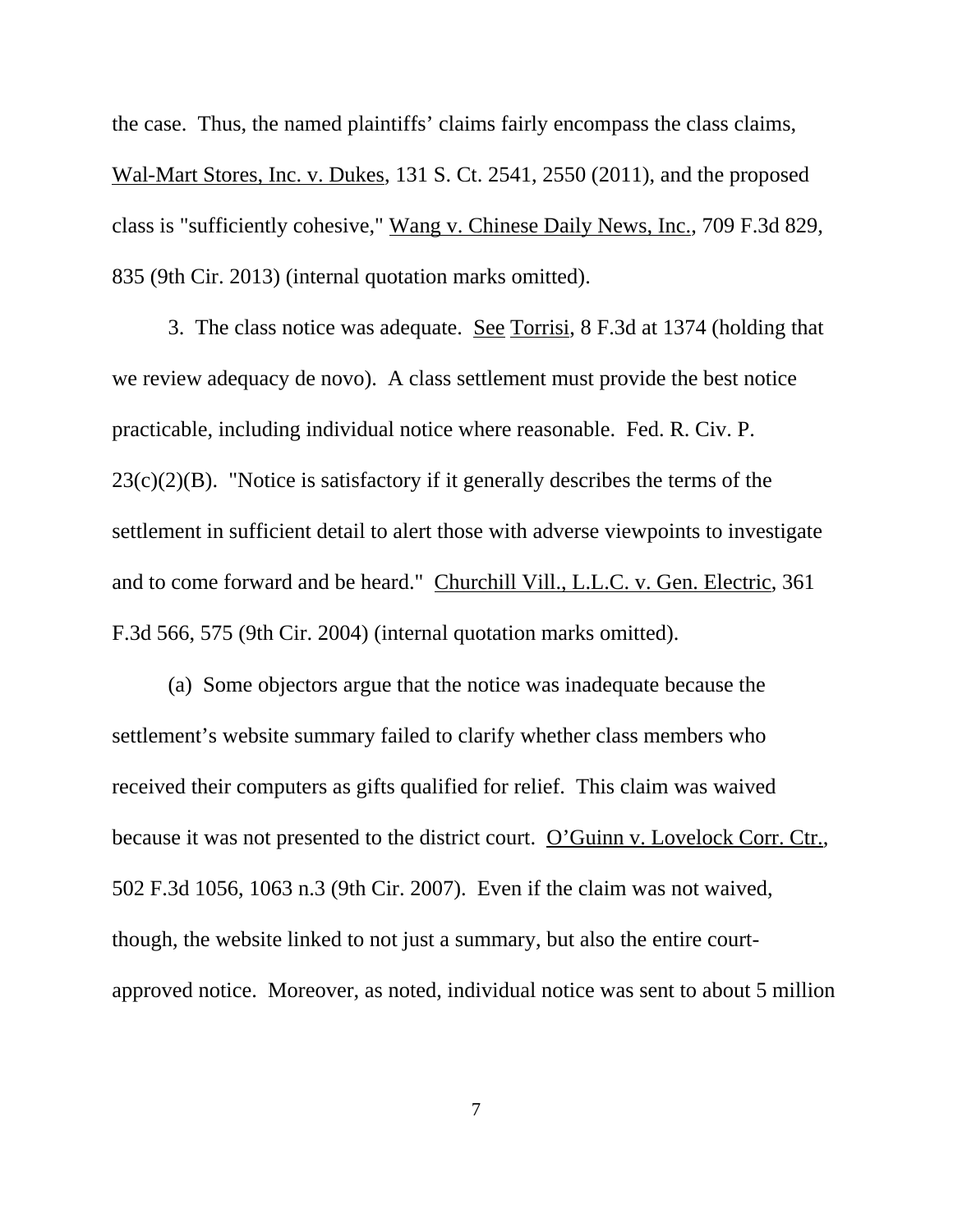consumers, and full notice was published in USA Today and various other print media.

(b) One objector argues that Amendment 2 changed the definition of the class without notice to owners of Dell computers. Amendment 2 did not change the class definition or include any persons or computers not encompassed by the notice. Thus we see no risk that the amendment caused any un-notified class members to release claims.

(c) Some objectors argue that the notice failed to explain sufficiently which HP computers would entitle class members to the replacement remedy. But they fail to identify any specific deficiency in the notice.

4. The district court did not abuse its discretion, In re Bluetooth Headset, 654 F.3d at 940, in approving a negotiated award of \$13 million in attorney fees. Although the award is large, it is proportional to the time spent by counsel under the lodestar method that the district court used; counsel provided an accounting of more than \$10 million worth of time (well over 20,000 hours). The court permissibly took into account such factors as the vigor and length of litigation, the complexity of issues, the risk that Plaintiffs would have recovered less or nothing through further litigation, the significant benefits to class members, and the mediator's opinion that the amount was fair and reasonable.

8